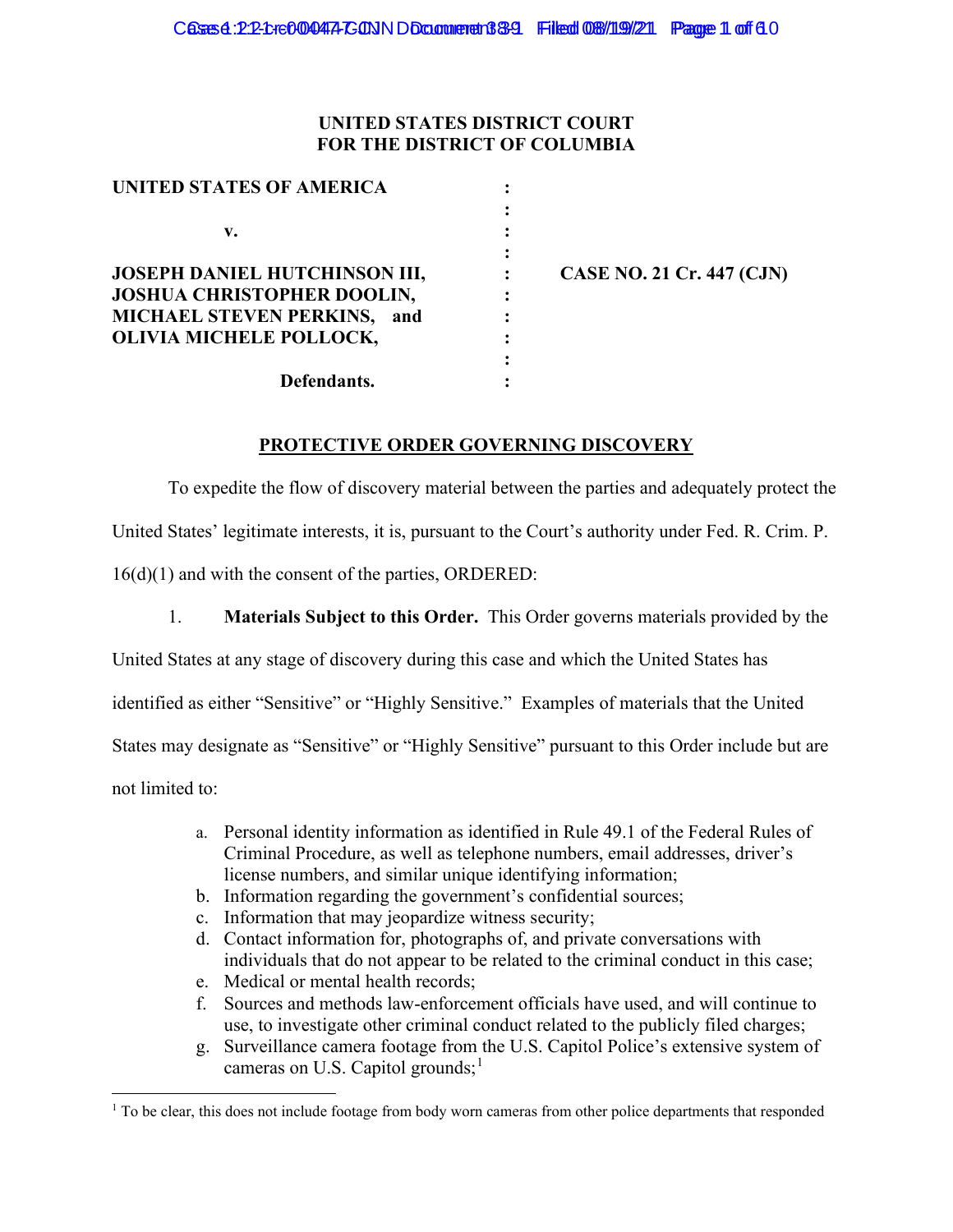- h. Repair estimates from the Architect of the Capitol;
- i. Materials designated as "security information" pursuant 2 U.S.C. §1979; and
- j. Tax returns or tax information.

This Order will not be used to designate materials as Sensitive or Highly Sensitive unless such designation is necessary for one of the reasons stated in this paragraph or for a similar reason not anticipated by this Order. The government agrees to make every effort to provide discovery in a manner that will allow for most discovery to be produced without such designations.

2. **Defendant.** Any reference to "Defendant" herein refers individually to each

defendant identified in the caption above.

3. **Legal Defense Team.** The "legal defense team" includes defense counsel

(defined as counsel of record in this case, including any post-conviction or appellate counsel)

and any attorneys, investigators, paralegals, support staff, and expert witnesses who are advising

or assisting defense counsel in connection with this case.

# 4. **Rules for the Handling of Sensitive and Highly Sensitive Materials.**

- a. **Limitations on Use.** Defendant and the legal defense team may use Sensitive and Highly Sensitive discovery materials solely in connection with the defense of this case and any other case connected to the events at the United States Capitol on January 6, 2021, including any post-conviction or appellate litigation, and for no other purpose, and in connection with no other proceeding, without further order of this Court.
- b. **Limitations on Dissemination.** No Sensitive or Highly Sensitive materials, or the information contained therein, may be disclosed to any persons other than Defendant, the legal defense team, or the person to whom the Sensitive or Highly Sensitive information solely and directly pertains or his/her counsel, without agreement of the United States or prior authorization from the Court.
- c. **Limitations on Reproduction.** Defendant, the legal defense team, and authorized persons shall not copy or reproduce the Sensitive or Highly Sensitive materials except in order to provide copies of the materials for use in connection with this case by Defendant, the legal defense team, the person to

on January 6, 2021, the vast amount of which the United States will *not* designate as Sensitive or Highly Sensitive. (Body worn camera footage will be marked Sensitive or Highly Sensitive only if it contains material described in paragraph one above or for a similar reason not anticipated by this Order.)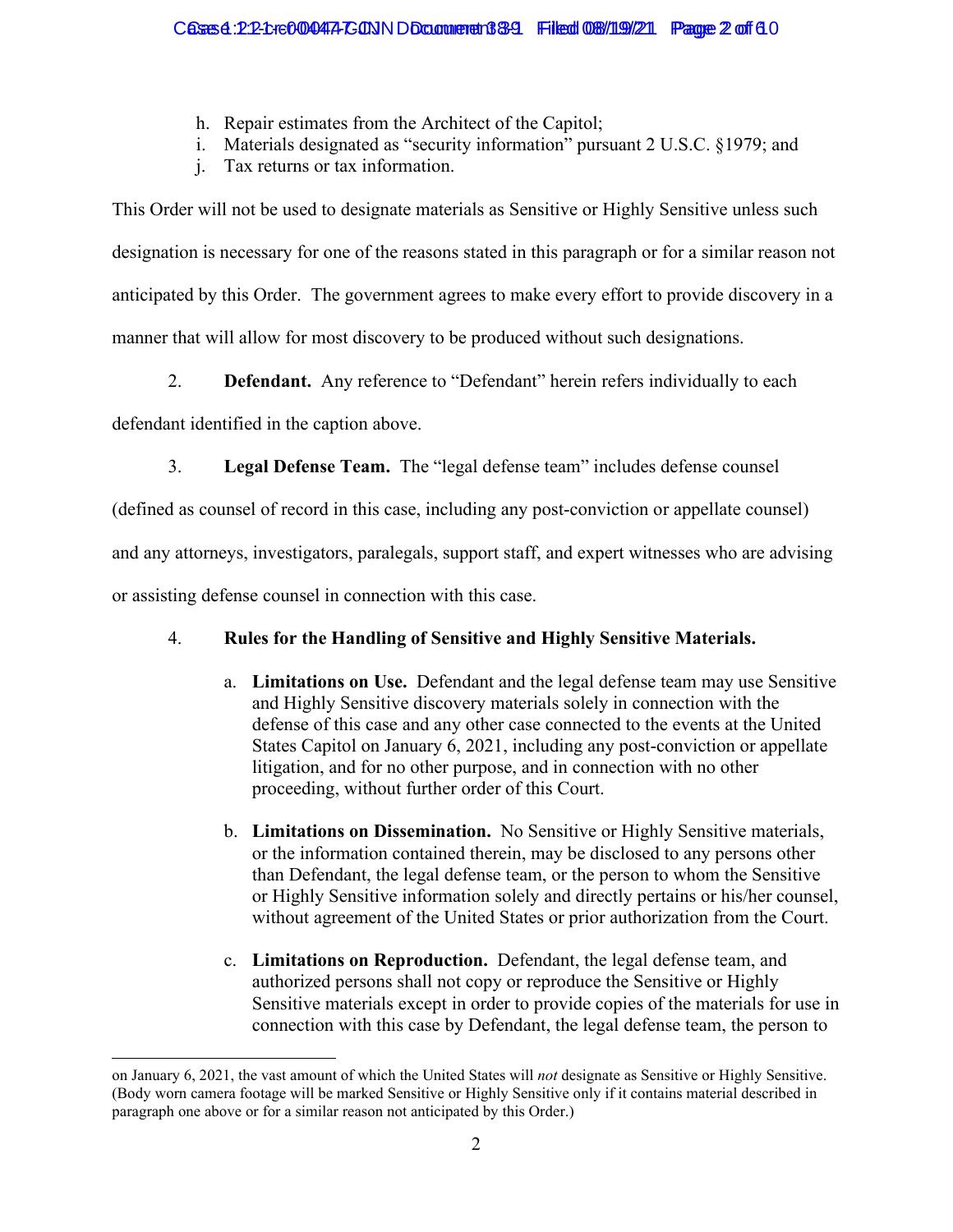whom the Sensitive or Highly Sensitive information solely and directly pertains or his/her counsel, and other persons to whom the Court may authorize disclosure (collectively, "authorized persons").

If defense counsel provides Defendant access to Sensitive or Highly Sensitive materials, defense counsel must advise Defendant that Defendant may not record any personal identity information as identified in Rule 49.1 of the Federal Rules of Criminal Procedure or any telephone numbers, email addresses, driver's license numbers, and similar unique identifying information. By signing the attached affirmation, Defendant agrees not to do so.

Copies and reproductions, and any notes or records made in relation to the contents of the Sensitive and Highly Sensitive materials, are to be treated in the same manner as the original materials.

- d. **Court Filings.** Absent prior agreement by the parties or permission from the Court, no party shall disclose materials designated as Sensitive or Highly Sensitive in any public filing with the Court. Such materials shall be submitted under seal in accordance with Local Criminal Rule 49(f)(6) and the filing party will file an accompanying motion to seal. The Clerk of Court shall accept for filing under seal any filings made in compliance with that Rule and so marked by the parties pursuant to this Order.
- e. **Court Hearings.** The restrictions in this Order shall not limit either party in the use of the materials in judicial proceedings in this case. The procedures for use of designated Sensitive and Highly Sensitive materials during any hearing or the trial of this matter shall be determined by the parties and the Court in advance of the hearing or trial. No party shall disclose materials designated Sensitive or Highly Sensitive in open court without agreement by the parties that such materials may be disclosed in open court or prior authorization by the Court.

# 5. **Additional Rules for Handling of Sensitive Materials.** The following

additional terms apply to Sensitive materials:

a. **Storage.** Sensitive materials must be maintained in the custody and control of Defendant, the legal defense team, and authorized persons. This restriction shall not apply to the person to whom the Sensitive information solely and directly pertains or his/her attorney.

# 6. **Additional Rules for Handling of Highly Sensitive Materials.** The following

additional rules apply to Highly Sensitive materials: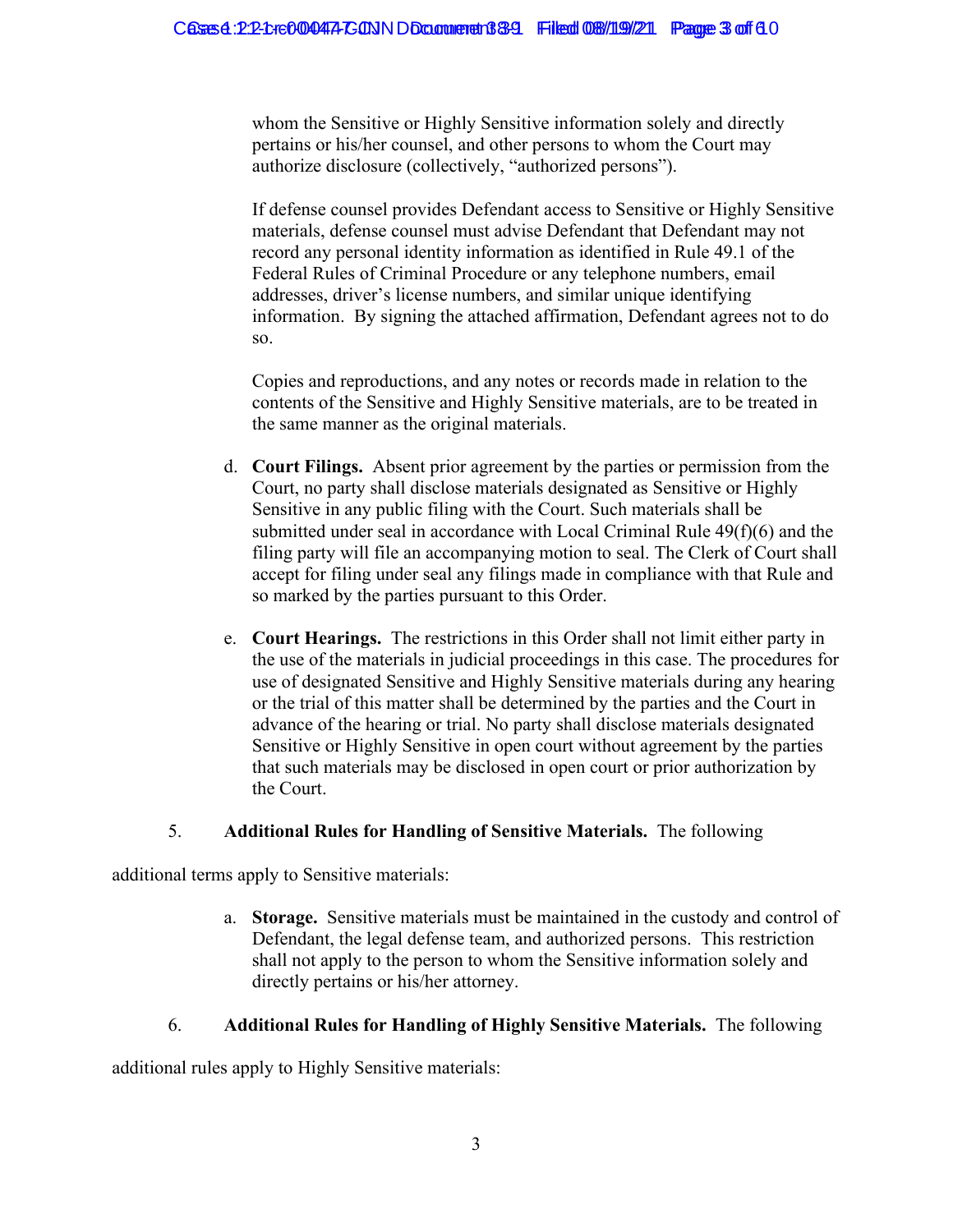- a. **Additional Limitations on Dissemination.** Defense counsel may not provide a copy of Highly Sensitive materials to Defendant or permit Defendant to view such materials unsupervised by defense counsel or an attorney, investigator, paralegal, or support staff person employed by defense counsel. The parties agree that defense counsel or an attorney, investigator, paralegal, or support staff person employed by defense counsel, may supervise Defendant by allowing access to Highly Sensitive materials through a cloudbased delivery system that permits Defendant to view the materials but does not permit Defendant the ability to download; provided that, prior to doing so, defense counsel first provides notice to the United States and allow the United States to file an objection with the Court if no agreement is reached.
- b. **Additional Limitations on Reproduction.** Counsel agrees that prior to showing materials to Defendant designated as Highly Sensitive, counsel or an attorney, investigator, paralegal, or support staff person employed by defense counsel will read Defendant the relevant parts of this Order, and remind Defendant of the consequences of violating the Order. If Defendant takes notes regarding Highly Sensitive materials, counsel or an attorney, investigator, paralegal, or support staff person employed by defense counsel must take reasonable steps to determine whether Defendant has copied any personal identity information as identified in Rule 49.1 of the Federal Rules of Criminal Procedure or any telephone numbers, email addresses, driver's license numbers, and similar unique identifying information.
- c. **Storage.** Highly Sensitive materials must be maintained in the custody and control of the legal defense team and authorized persons. This restriction shall not apply to the person to whom the Highly Sensitive information solely and directly pertains or his/her attorney.

### 7. **Viewing by Incarcerated Defendants.** If Defendant is in the custody of the

United States Marshals Service, defense counsel is authorized to provide a copy of discovery materials to the appropriate point of contact so that the defendant can view the discovery materials, subject to the terms of this Order.

8. **Disputes.** The parties shall make a good faith effort to resolve any dispute about a sensitivity designation before requesting the Court's intervention. The United States may agree to remove or reduce a sensitivity designation without further order of this Court. Whenever the redaction of specified information will resolve the basis for which a sensitivity designation was applied, the United States will agree to redaction, and such redaction will render the materials no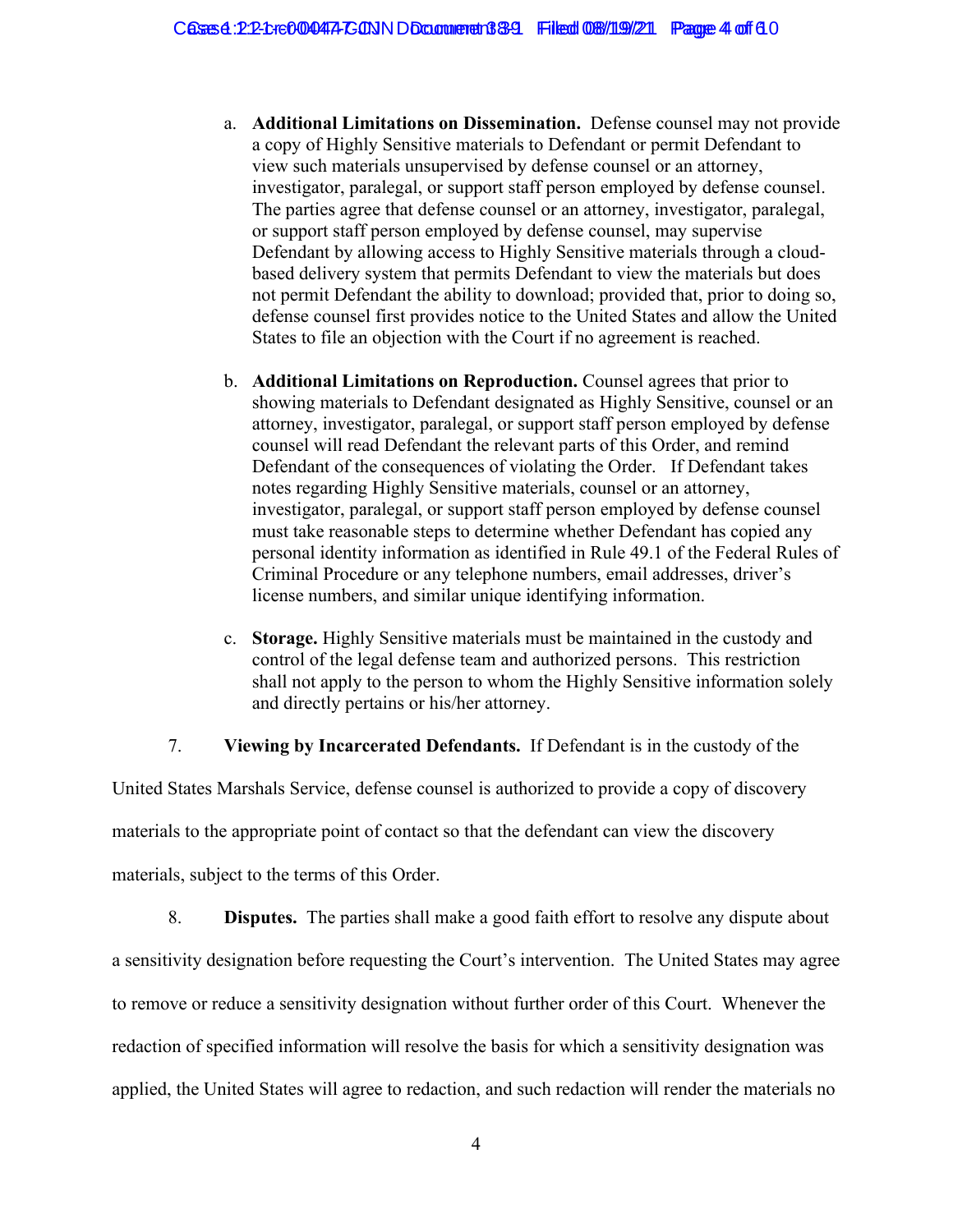#### Cases 4:22-cre000447-CONN Document 389 Filed 08/19/21 Page 5 of 6.0

longer subject to this Order. Any agreement to reduce or remove a sensitivity designation or to redact specific information shall be memorialized in writing.

9. **Modification Permitted.** Nothing in this Order shall prevent any party from seeking modification of this Order nor prevent the defense from contesting a sensitivity designation. The parties agree that the burden of demonstrating the need for a protective order remains with the government at all times.

10. **Failure not Waiver.** The failure by the United States to designate any materials as Sensitive or Highly Sensitive upon disclosure shall not constitute a waiver of the United States' ability to later designate the materials as Sensitive or Highly Sensitive but the government must separately identify and memorialize the changed status of those materials in writing.

11. **Automatic Exclusions from this Order.** This Order does not apply to materials that:

- a. Are, or later become, part of the public court record, including materials that have been received in evidence in this or other public trials or hearings;
- b. Were derived directly from Defendant or that pertain solely to Defendant. Examples of such materials include Defendant's own financial records, telephone records, digital device downloads, social media records, electronic communications, arrest records, and statements to law enforcement; <sup>2</sup> and
- c. Materials that the defense obtains by means other than discovery.

#### 12. **Government's Discovery Obligations.** Nothing in this Order modifies the

United States' obligations at any stage of discovery in this case pursuant to Federal Rules of

Criminal Procedure 16 and 26.2, Local Criminal Rule 5.1, 18 U.S.C. § 3500 (the Jencks Act),

 $2$  Discoverable materials that were derived directly from Defendant or that pertain solely to Defendant are exempt from this Order regardless of whether the United States has designated any such materials as "Sensitive" or "Highly Sensitive" because the same materials are being provided or made available to co-defendants or other persons charged in connection with the events at the United States Capitol on January 6, 2021.